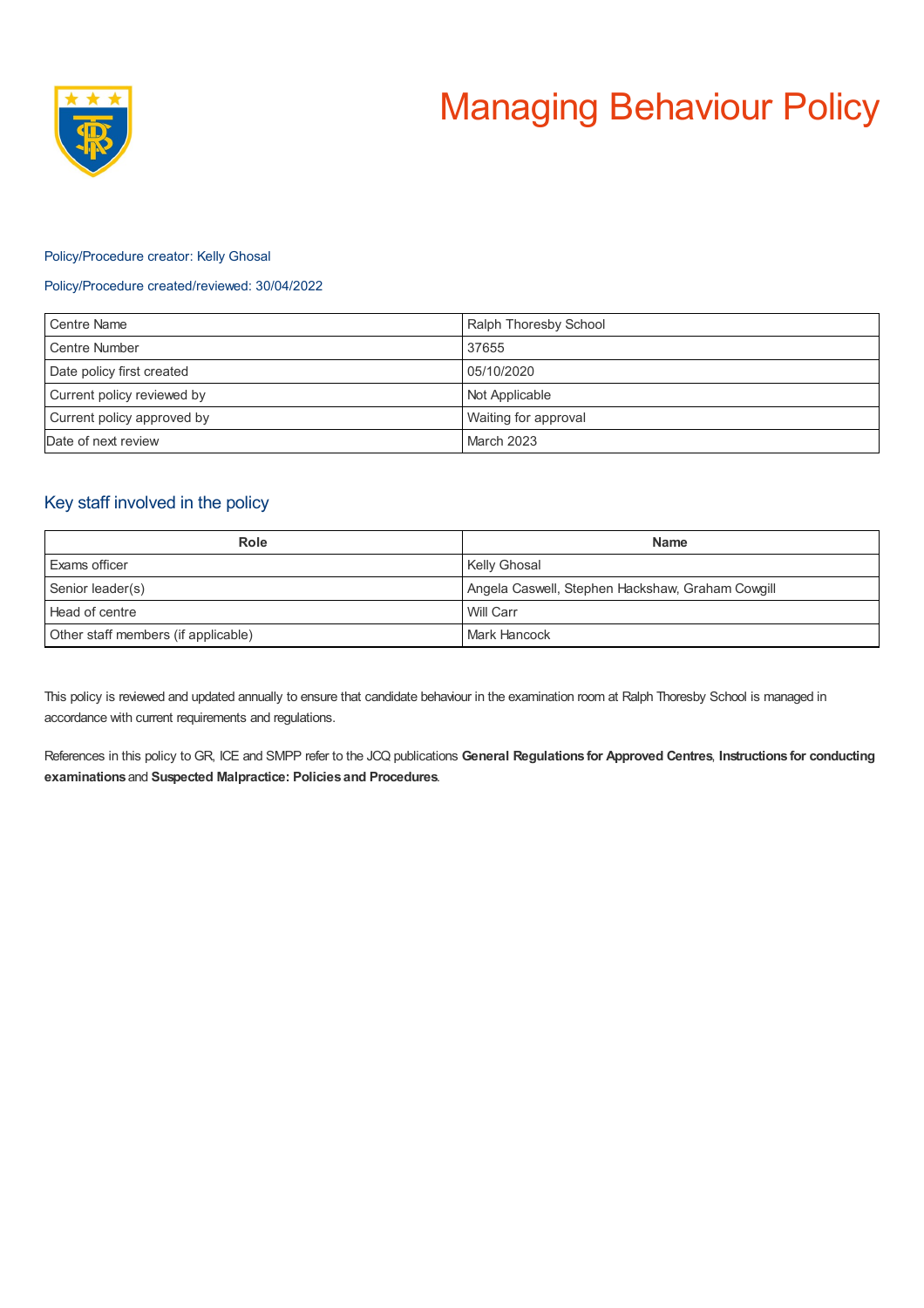# Purpose of the policy

The purpose of this policy is to confirm that candidate behaviour in the examination room at Ralph Thoresby School is managed in line with JCQ regulations.

# 1. Briefing candidates

To ensure candidates are aware of the standard of behaviour that is required in the examination room, Ralph Thoresby School will:

- ensure the JCQ **Information for candidates** (coursework, non-examination assessments, on-screen tests, social media and written examinations) is distributed to all candidates whether electronically or in hard copy format prior to assessments and/or examinations taking place (GR 5.8)
- ensure candidates are also made aware of the content of the JCQ **Unauthorised items** and **Warning to candidates** posters (GR 5.8)
- prior to assessments and/or examinations taking place, ensure candidates are briefed on what they must and must not do when sitting written examinations and/or on-screen tests, and when producing coursework and/or non-examination assessments (GR 5.8)

At Ralph Thoresby School candidates are made aware of JCQ information/briefed by:

- Policies to be accessible on the school website
- Communication with candidates and guardians via the MIS to signpost the candidate's to the policies on the website
- HOD to ensure teaching staff make clear the expectations to candidates who are sitting NEA, on-screen tests etc.
- Assemblies prior to mocks to remind candidate's about the expectations.

# 2. Candidate malpractice

- Inappropriate behaviour by a candidate in the examination room is deemed 'candidate malpractice'
- (updated 2021/22) 'Candidate malpractice' means malpractice by a candidate in connection with any examination or assessment, including the preparation and authentication of any controlled assessments, coursework or non-examination assessments, the presentation of any practical work, the compilation of portfolios of assessment evidence and the writing of any examination paper (SMPP, Definitions)
- 'Malpractice', means any act, default or practice which is a breach of the Regulations (SMPP, Definitions)
- Failure by a centre to notify, investigate and report to an awarding body all allegations of malpractice or suspected malpractice constitutes malpractice in itself (SMPP, Definitions, Malpractice)
- Suspected malpractice means all alleged or suspected incidents of malpractice (SMPP, Definitions)

Examples of inappropriate behaviour/actions that constitute 'candidate malpractice' are provided in the final section of this policy.

# 3. Instructions for conducting examinations - Malpractice in the examination room

The following requirements are applied at Ralph Thoresby School:

- Where a candidate is being disruptive, the invigilator must warn the candidate that he/she may be removed from the examination room. The candidate must also be warned that the awarding body will be informed and may decide to penalise them, which could include disqualification (ICE 24.1)
- The head of centre must report to the awarding body immediately all cases of suspected or actual malpractice in connection with the examination (ICE 24.3)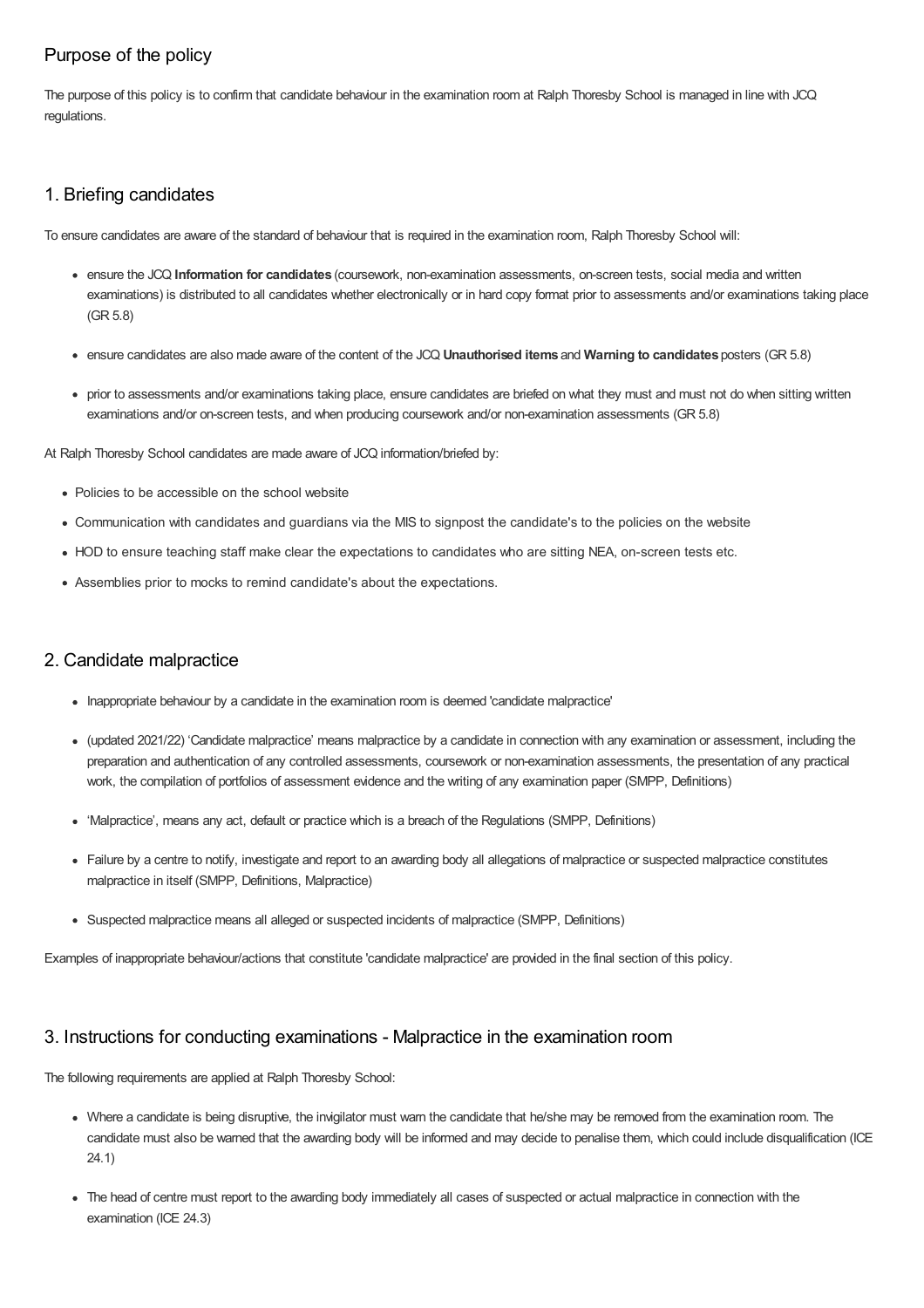- Form JCQ/M1 **Report of suspected candidate malpractice** must be completed (ICE 24.3)
- The head of centre has the authority to remove a candidate from the examination room but should only do so if the candidate would disrupt others by remaining in the room (ICE 24.3)
- Where candidates commit malpractice, the awarding body may decide to penalise them, which could include disqualification. Candidates should be warned of the possible penalties an awarding body may apply as detailed in the JCQ publication **Suspected Malpractice: Policies and Procedures** (ICE 24.5)
- In cases of suspected malpractice, examination scripts must be packed as normal and Form JCQ/M1 must be submitted separately to the relevant awarding body (ICE 24.6)

Additional information:

Not applicable

## 4. Roles and Responsibilities

#### **The role of the invigilator**

- Be vigilant and remain aware of incidents or emerging situations, looking out for malpractice (ICE 20.2)
- Warn a disruptive candidate that he/she may be removed from the examination room (ICE 24.1)
- Record what has happened and actions taken on the exam room incident log (ICE 24.1)

#### Additional responsibilities:

#### Not applicable

#### **The role of the examsoffice/officer**

- Ensure that the JCQ Information for candidates documents (coursework, non-examination assessments, on-screen tests, social media and written examinations) are distributed to all candidates prior to assessments and/or examinations taking place and that candidates are also be made aware of the content of the JCQ **Unauthorised items** and **Warning to candidates** posters (GR 5.8)
- Ensure the JCQ **Unauthorised items** and **Warning to candidates** posters are displayed in a prominent place for all candidates to see prior to entering the examination room (GR 5.8)
- Where a candidate is being/has been disruptive in the examination room, warn the candidate that the awarding body will be informed and may decide to penalise them, which could include disqualification (ICE 24.1)

Additional responsibilities:

Not applicable

#### **The role of the head of centre**

- Where a candidate is seriously disrupting others, makes the decision to remove the candidate from the examination room (ICE 24.3)
- Report to the awarding body immediately all cases of suspected or actual malpractice in connection with the examination by completing form JCQ/M1 (ICE 24.3)

Additional responsibilities:

Not applicable

**The role of the senior leader**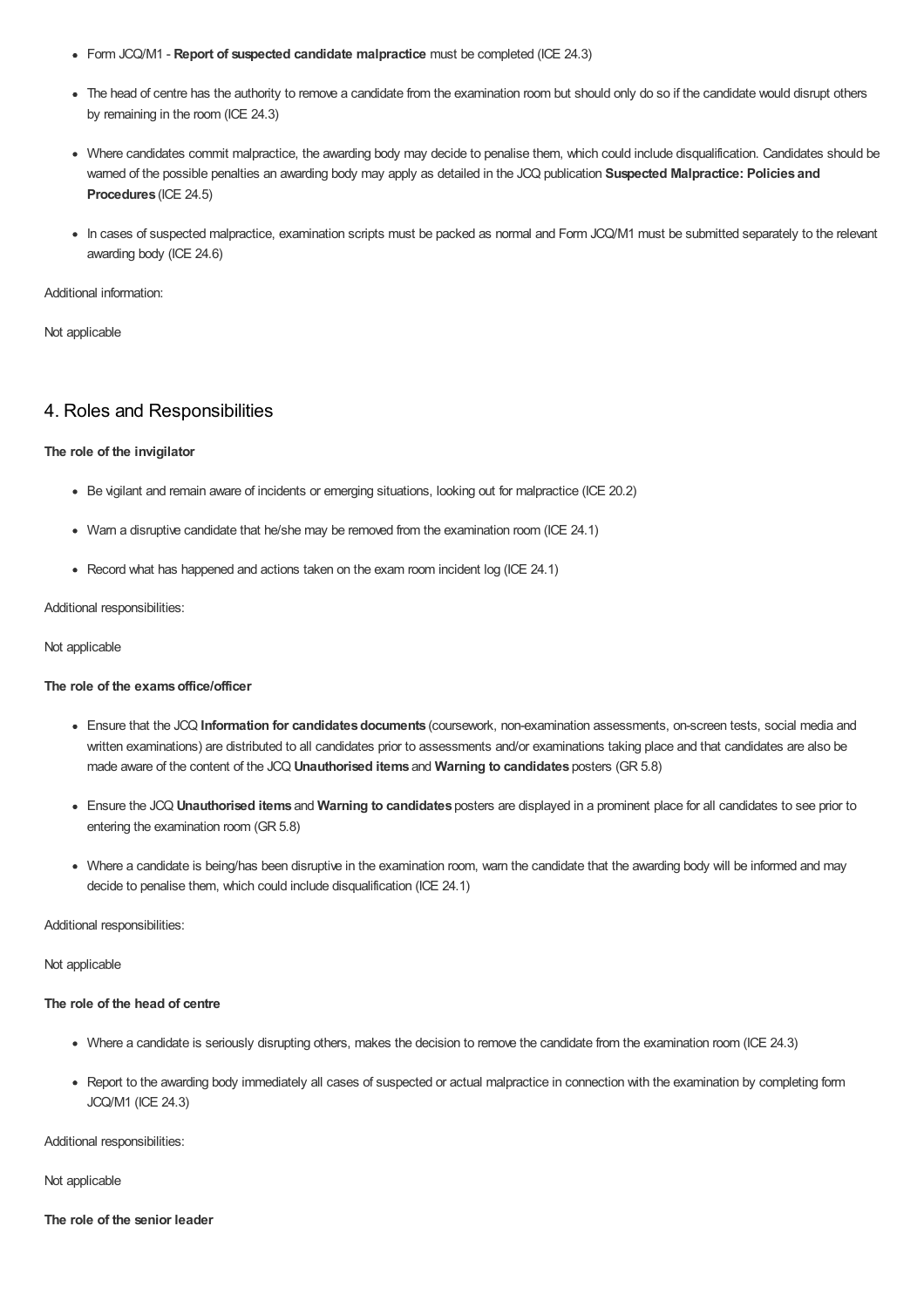- Ensure support is provided for the exams officer and invigilators when dealing with disruptive candidates in examination rooms
- Ensure that internal disciplinary procedures relating to candidate behaviour are instigated, when appropriate

Additional responsibilities:

Not applicable

### Examples of 'candidate malpractice'

• These include:

**Introduction of unauthorised material into the examination room**

Own blank paper

- used for rough work
- used for final answers

Calculators, dictionaries (when prohibited)

- not used
- used or attempted to use

Bringing into the examination room notes in the wrong format or prohibited annotations

- notes/annotations go beyond what is permitted but do not give an advantage; notes irrelevant to subject
- notes/annotations are relevant and give an unfair advantage
- notes/annotations introduced in a deliberate attempt to gain an advantage

(updated 2021/22) Unauthorised notes, study guides and personal organisers

- content irrelevant to subject
- content relevant to subject
- relevant to subject and evidence of use

Mobile phone or similar electronic devices (including iPod, PM3/4 player, memory sticks, Smartphone, Smartwatch)

- not in the candidate's possession but make a noise in the examination room
- in the candidate's possession but no evidence of being used by the candidate
- in the candidate's possession and evidence of being used by the candidate

(updated 2021/22) Watches (not Smartwatches)

• in candidate's possession

### **Breaches of examination conditions**

A breach of the instructions or advice of an invigilator, supervisor, or the awarding body in relation to the examination rules and regulations

- minor non-compliance: e.g. sitting in a non-designated seat; continuing to write for a short period after being told to stop
- major non-compliance: e.g. refusing to move to a designated seat; significant amount of writing after being told to stop
- related non-compliance

Failing to abide by the conditions of supervision designed to maintain the security and integrity of the examinations